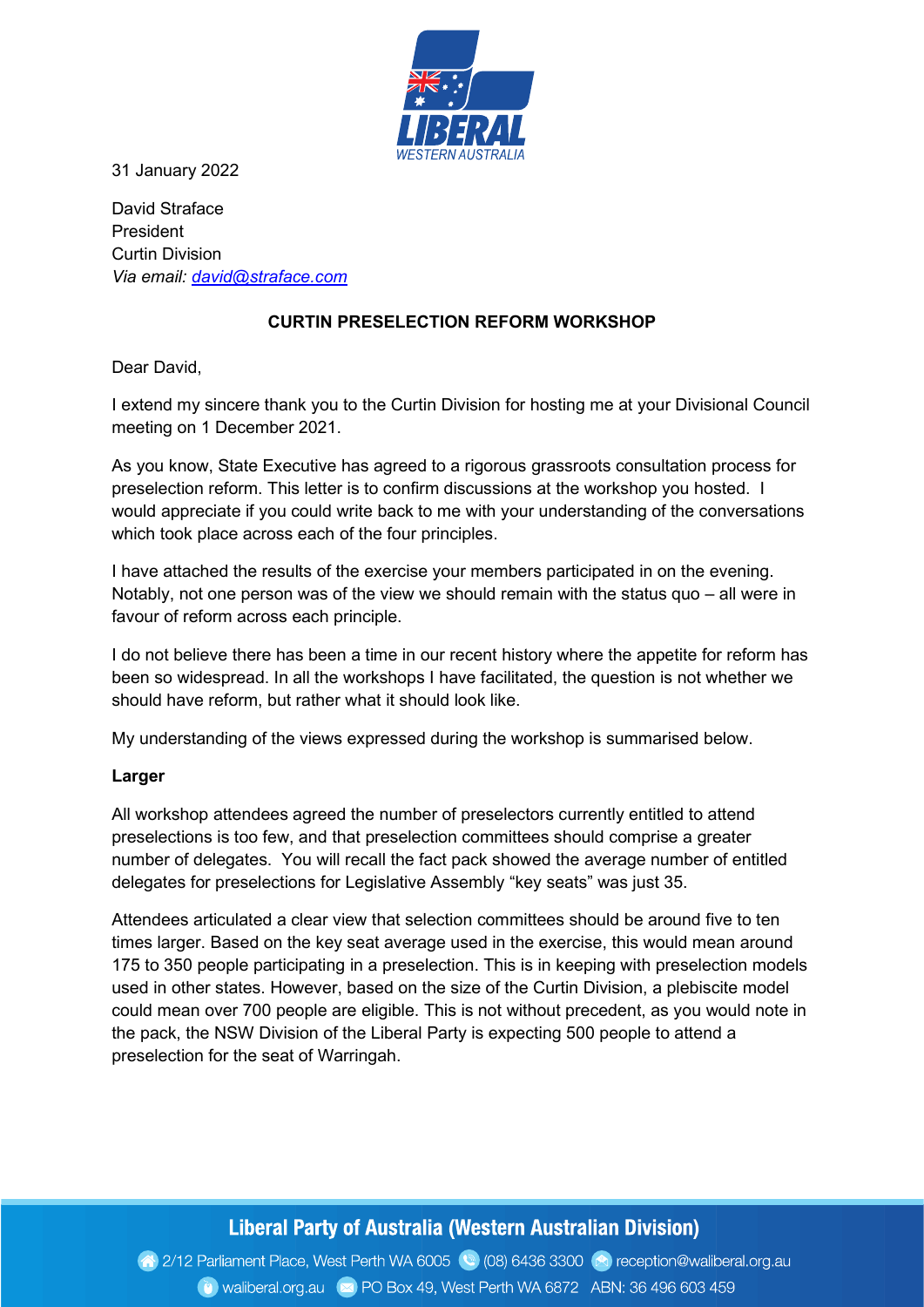The desire for having such large numbers of delegates participating means the only viable model is a plebiscite model – allowing all grassroots members to participate in a preselection. For example, Curtin Division has 16 branches. To continue the delegate system and reach the desired number of preselectors, each branch would need to elect between 10 to 20 delegates, which is unworkable given an average branch typically comprises ~30 members. Instead, the whole membership of the Division should be enfranchised.

### Local

All workshop attendees agreed that the current proportion of local delegates attending key seat pre-selections was too low. You will recall the fact pack showed only ~58% of delegates in most key seat preselections were locals who lived and worked in the electorate.

Attendees agreed preselections should comprise at least 80% local delegates, and as high as 100% as is the case in Tasmania. Again, there is a relatively even distribution between these two options.

Further, there was considerable discussion over the definition of what should constitute a "local delegate". Attendees were largely unanimous in their view that the definition of local should only enfranchise those delegates who are on the electoral roll at a residential address within the electorate where the pre-selection is being conducted.

This view received strong support on the basis that adopting a looser definition of "local" could result in the signing-up of members who live outside the electorate, with those "outside" members having a disproportionate influence over preselections. Attendees viewed this as insidious branch stacking, which should be resisted.

This has implications for those members of the Division who are not on the electoral roll within the boundaries of Curtin Division, namely those who live in:

- The electorate, but by virtue of lacking Australian citizenship, are not on the electoral roll
- Another area, but choose to be members of Curtin Division because they:
	- Wish to contribute where they are a member because of historical links to that community or their support for the candidate or MP
	- Joined Curtin Division or one of its branches because those constituent bodies are particularly active, whereas the bodies where they live are less active
	- Have strong friendships with other members of Curtin Division, and want to associate with them

I would be grateful if you could discuss these issues with your members, and confirm they do not want to include the above members in future Curtin Division preselections.

#### Simpler

All workshop attendees favored a simpler preselection system that was easy to administer.

To achieve this, attendees expressed support for two methods of selection committee composition:

 Constituting selection committees comprising only local delegates, with no additional delegates from outside the electorate or the centre (e.g. no State Council delegates)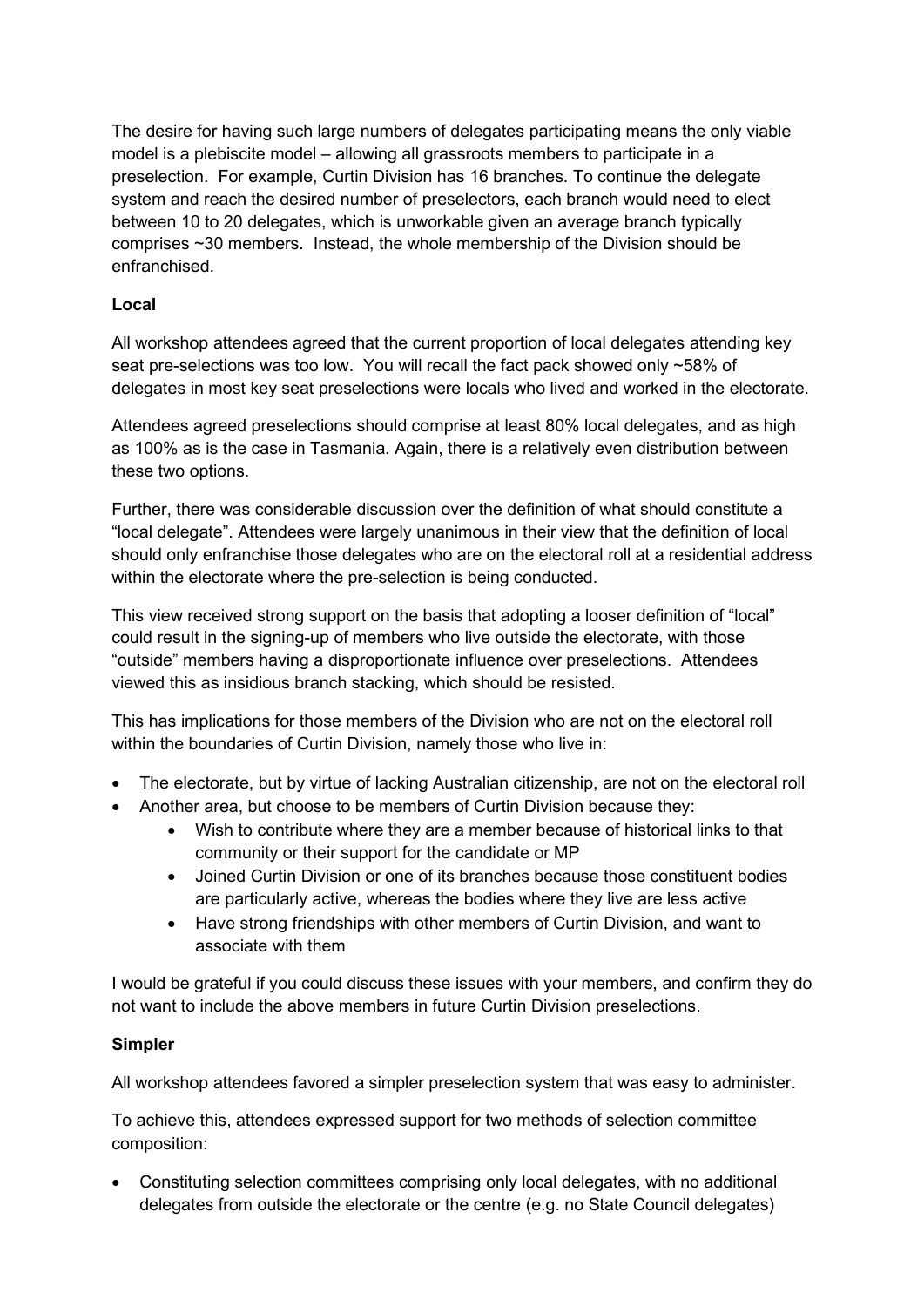A mixture of local and central delegates - closer to the current practice of having a mix of local delegates and then layering on central delegates from State Council.

I did not sense that either model would impact any attendee's willingness to support reform, as long as the criteria outlined in the "larger" and "local" sections were met.

## Better Vetting

No one at the workshop believed the current arrangements around candidate vetting were adequate. Attendees accepted that the WA Liberal Party needed to codify its vetting processes, and were willing to look to other States for guidance on how to achieve this.

There were three schools of thought on how vetting could be improved:

- One group of workshop participants believed that a vetting committee should exist, and should provide advice to State Executive which could then stop an application from progressing.
- A similar sized group believed the committee itself should be able to stop an application.
- Another, much smaller sized group believe a vetting committee should provide advice directly to the relevant selection committee where the candidate has nominated.

Despite these disparate schools of thought, I did not sense any attendees felt overwhelmingly wedded to their preferred model – they were willing to consider alternative vetting models as reform discussions progressed across the Party.

## Other matters

In addition to the above, there have been a range of views put by members in other workshops. These matters were less topical in the Curtin Division. I offer no opinion on these points, but ask that you consider them in the response from your Division given they continue to be a topic of discussion elsewhere.

- That being an office bearer in a Division or local branch is a measure of contribution and that person should be enfranchised with a vote, even if not otherwise eligible. The counterargument has been made that this could skew executive positions to those who are not local.
- That there could be a grandfather or sunset clause on eligibility to vote in local preselections for those who are not local, but once were. For example, the Victorian Liberal Party's constitution makes allowances for those who were a member of a local branch on 12 October 2008 and who lived in the area at some point from 1 July 2007. This could, however, undermine the simpler to administer principle, and create two classes of membership.

## Next steps

I am conducting workshops in each Division, after which they will receive a letter just like this, allowing a further opportunity to put their views. Taking those into account, we will then identify and models which deliver against the four principles.

It is anticipated these workshops will be completed by the end of February/early March 2022. Models will be circulated, with another opportunity for consultation and feedback.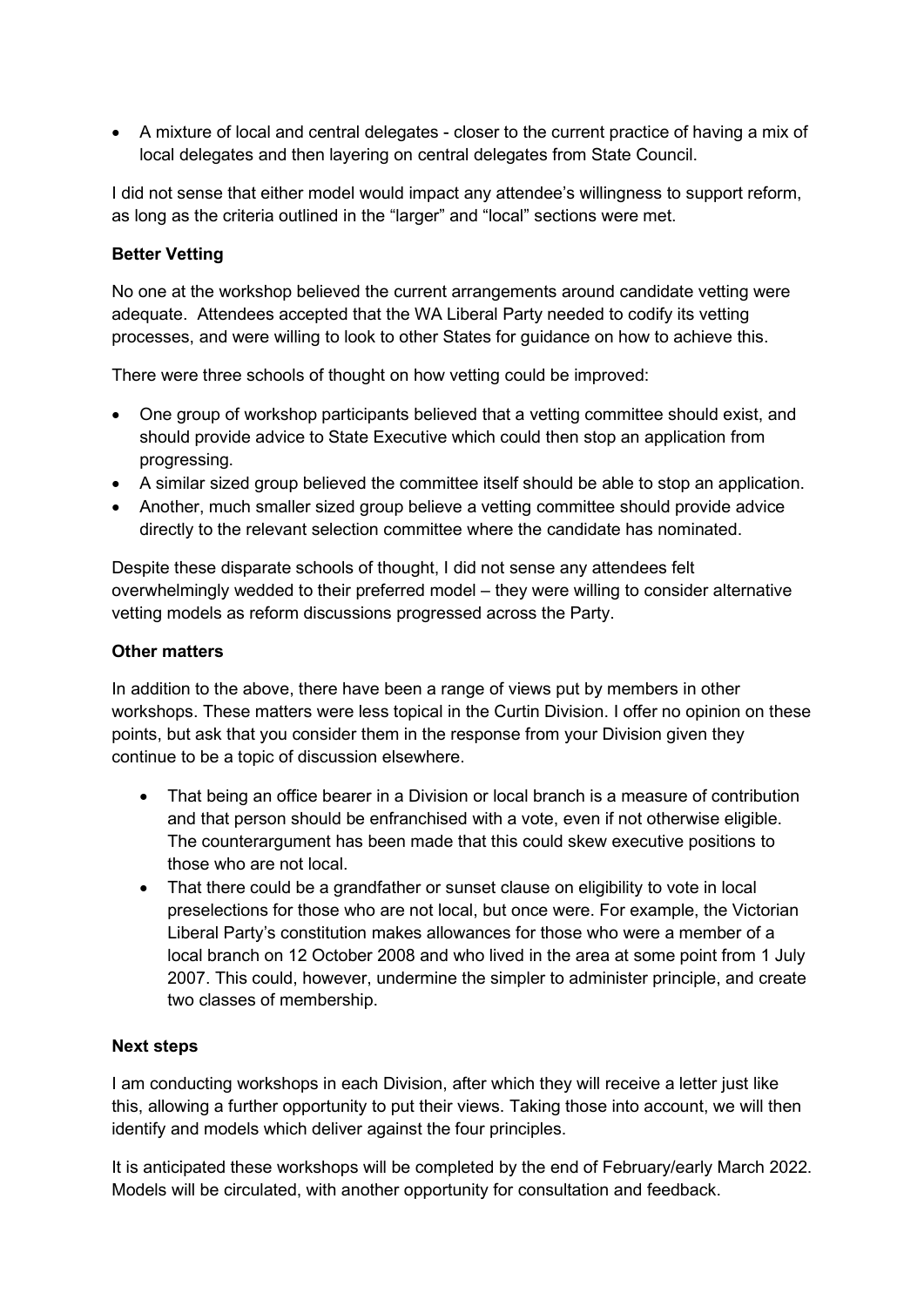Please extend my sincere appreciation to all those who participated on the night. There was a very high level of engagement, with the majority of people in the room expressing their view at some point.

That demonstrates not only the appetite for reform, but that we can have a respectful, sober and mature conversation about the future of selecting candidates to represent our great Party in the community, and ultimately, in Parliament.

I look forward to your response and continuing to work with you and the Curtin Division. Please note I plan on releasing this letter publicly on the reform section of the Party's website, as well as your response.

Yours sincerely,

Richard Wilson State President